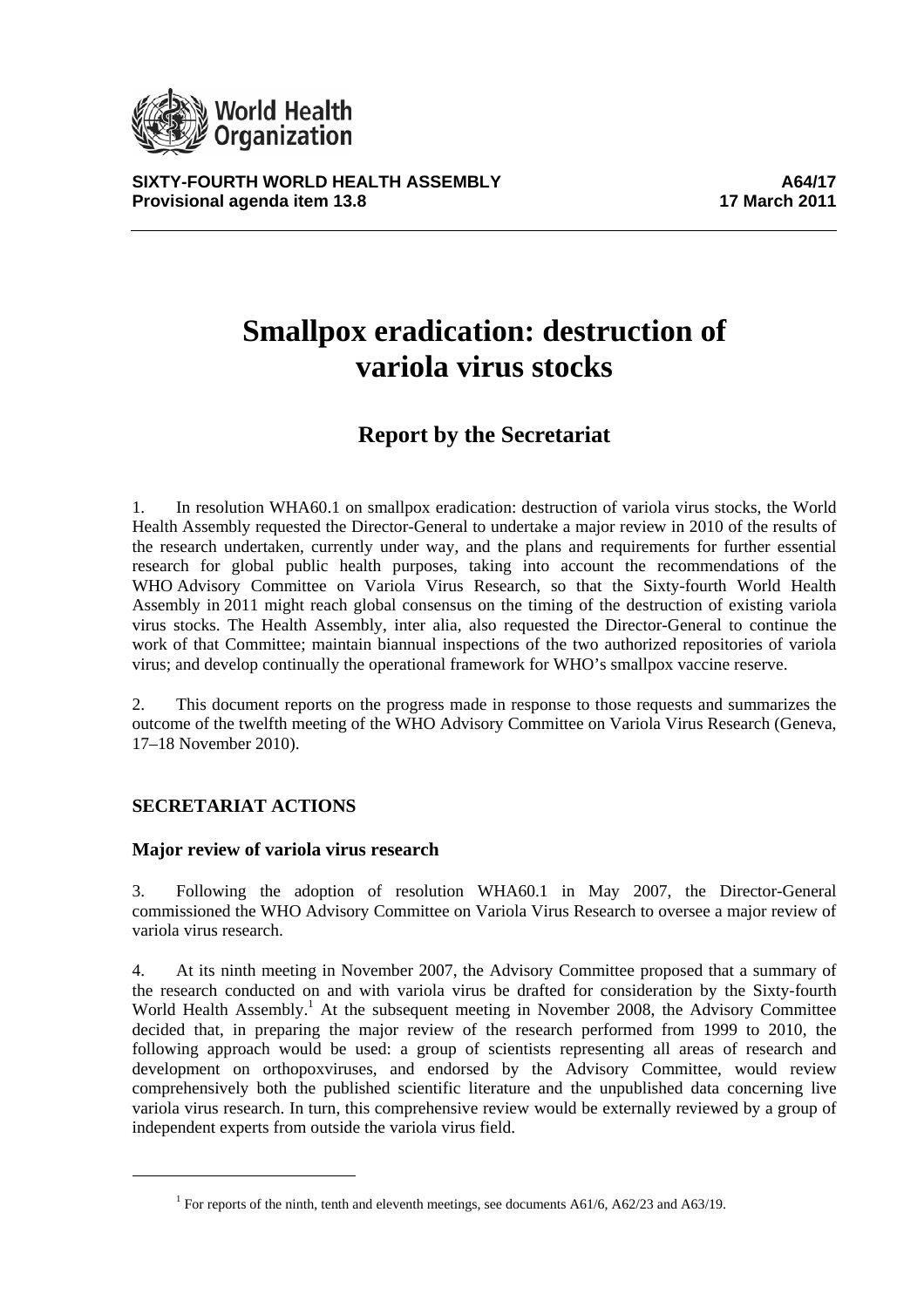5. Following the tenth meeting of the Advisory Committee and under its supervision, a group of scientists endorsed by the Committee, with specific expertise in variola virus or other orthopoxviruses, began drafting the "Scientific review of variola virus research, 1999–2010". The chapters of the review correspond to the following six areas: smallpox vaccines, laboratory diagnostics, variola virus genomics, the status of the two WHO repositories of variola virus, animal models and antiviral agents. At its eleventh meeting in November 2009, the Advisory Committee considered and discussed the review's contents, and work on the review continued until October 2010.

6. The finalized scientific review<sup>1</sup> was considered by a panel of independent experts from outside the variola virus field. In July 2010 the Director-General began appointing experts for the Advisory Group of Independent Experts to review the smallpox programme. Between September and November 2010, the members of that Advisory Group met to finalize their report "Advisory Group of Independent Experts to review the smallpox research programme (AGIES): comments on the scientific review of variola virus research, 1999–2010".

7. At its twelfth meeting, in November 2010, the Advisory Committee considered the six chapters of the scientific review, and the finalized report with the comments of the Advisory Group of Independent Experts.<sup>2</sup>

8. Both the background scientific review and the report of the Advisory Group of Independent Experts were revised in light of the comments made by members of the Advisory Committee at its twelfth meeting. The two reviews and the report of the Advisory Committee meeting were posted on the WHO web site in December  $2010<sup>3</sup>$ 

#### **Archives**

9. At its twelfth meeting, the Advisory Committee also discussed access to, and preservation of, WHO archives of the Smallpox Eradication Programme. The paper files have been preserved and the scanned archives have been incorporated in a dedicated database. Plans are in place to make them available on the Internet.

#### **Smallpox vaccine reserve**

10. WHO's smallpox vaccine emergency stockpile of 32.6 million doses is stored safely and securely in Switzerland. Nearly all (92%) of this strategic stock is composed of second-generation vaccine. The remaining 8% of the stockpile is first-generation vaccine. In addition, through a virtual stockpile mechanism, five Member States have pledged another 31 million doses to WHO in case of additional need: France, Germany, New Zealand, the United Kingdom of Great Britain and Northern Ireland, and the United States of America. WHO has agreed, or is developing, standard operating procedures with these countries.

l

<sup>1</sup> Document WHO/HSE/GAR/BDP/2010.3.

<sup>2</sup> Document WHO/HSE/GAR/BDP/2010.4.

<sup>3</sup> Document WHO/HSE/GAR/BDP/2010.5.